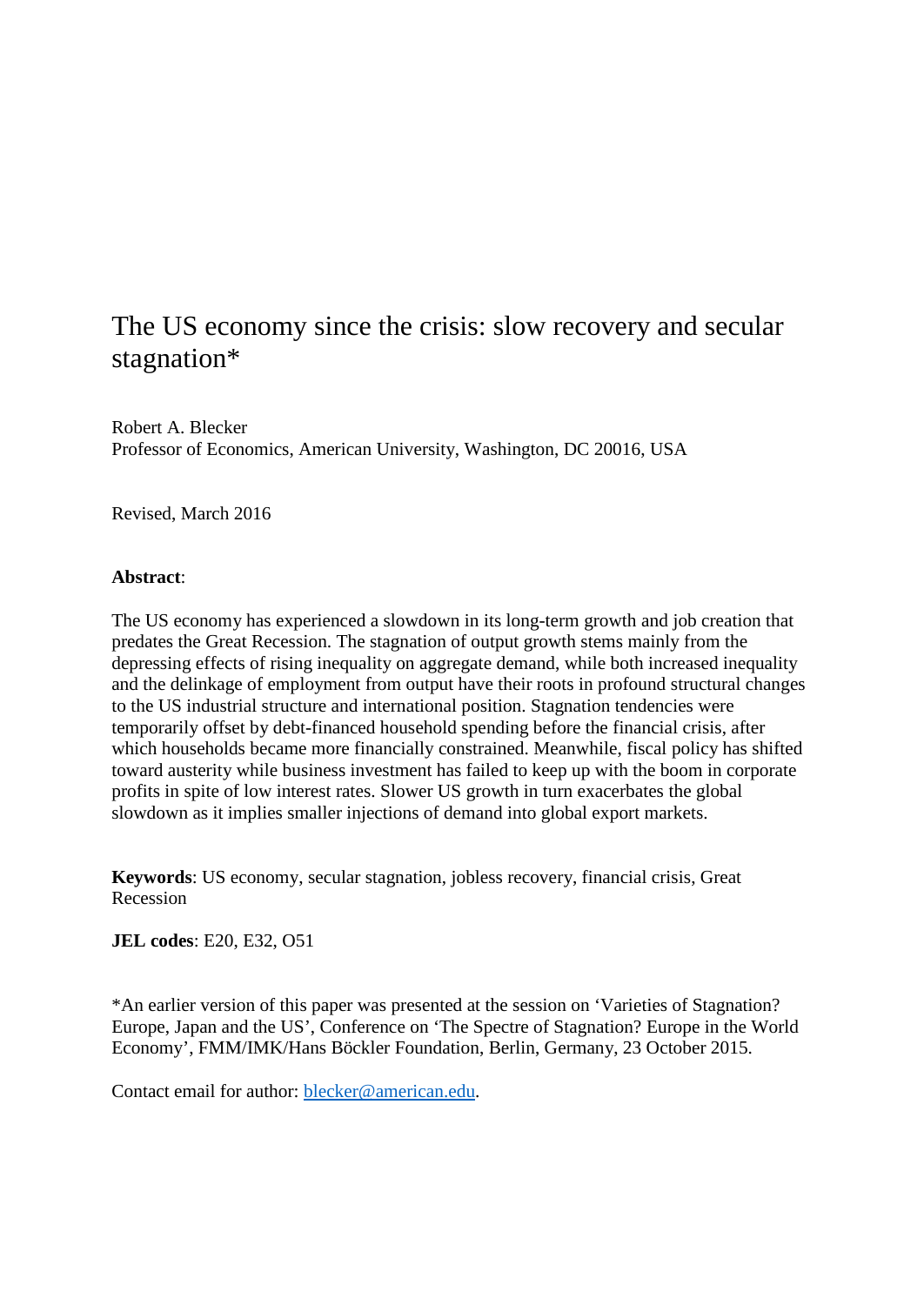#### 1 INTRODUCTION

The recovery from the Great Recession of 2008–9 has been the slowest and longest of any cyclical upturn in the US economy since the Great Depression of the 1930s. This slow and prolonged recovery was partly a result of the severity of the financial crisis that provoked the recession and the need to repair balance sheets in its aftermath (Koo 2013) as well as inadequate policy responses that failed to provide sufficient stimulus. Nevertheless, the sluggish recovery since 2009 also reflects a continuation of a longer-term growth slowdown, which was evidenced earlier in the jobless recovery and weak expansion after the milder recession of 2001. These two slow cyclical recoveries are symptomatic of underlying structural changes that have created a tendency toward secular stagnation in the US economy. I will argue that this tendency pre-dates the financial crisis, but its emergence was partly obscured by the financial bubbles and debt-led boom that preceded (and ultimately sparked) the crisis.

Before proceeding further, I would like to clarify that I am using the term 'secular stagnation' here in a descriptive sense, i.e. to refer to a long-term tendency toward chronically slow average growth as opposed to (or in addition to) a sharp short-run downturn or slow cyclical recovery. In regard to theories of stagnation, my analysis is largely consistent with the 'Steindlian' theoretical perspective discussed by Hein (2016). I specifically do not mean to endorse the neoclassical view of secular stagnation in Summers (2014, 2015), which focuses on a supposedly negative 'natural' (equilibrium, real) interest rate based on a loanable funds approach (see also Backhouse/Boianovsky 2016) – although my analysis does share some common ground in regard to hysteresis effects and underlying causes (especially on the demand side). However, a full discussion of alternative theoretical perspectives on stagnation would be beyond the scope of this paper.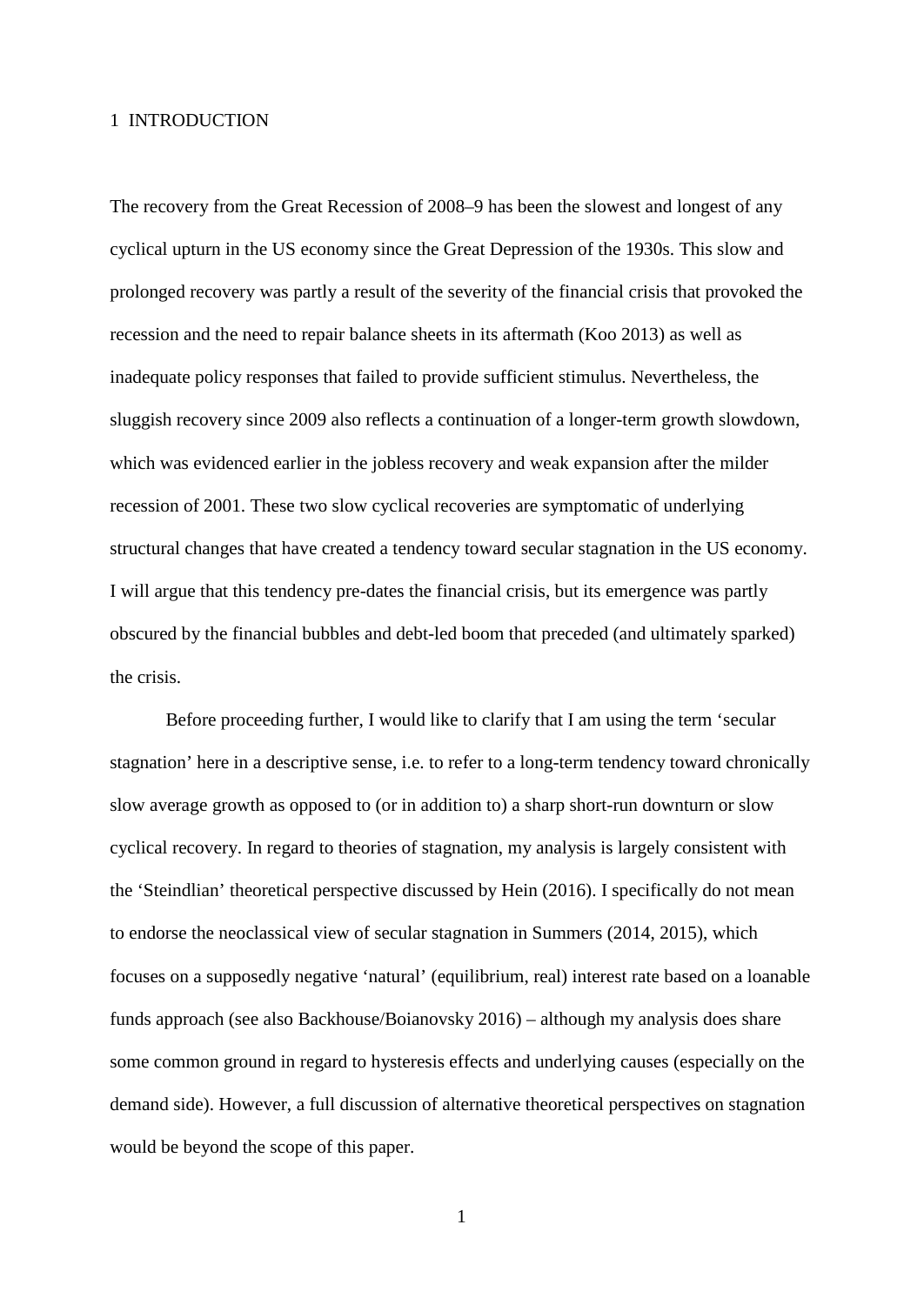The rest of this article is organized as follows. Section 2 presents data that demonstrate the existence of a tendency toward secular stagnation in the US economy. Section 2 analyses the underlying causes of this tendency. Section 3 briefly discusses the implications of this tendency for the global economy. Section 4 concludes.

#### 2 INDICATORS OF SLOWER RECOVERIES AND STAGNATION TENDENCIES

In arguing for the existence of a stagnation tendency in the US economy, I do not mean to deny that post-crisis US economic performance looks *relatively* good according to certain comparative benchmarks. First, the US economy did recover from the financial crisis of 2008 better than it did following the stock market crash of 1929, as emphasized by Bernanke (2015) and Furman (2015). As a result of the financial bailouts, temporary fiscal stimulus and strong monetary policy responses – however much these may be legitimately criticized for various reasons (some of which are discussed below) – the US averted another Great Depression, and that is no small accomplishment. Nonetheless, avoiding a deep depression could be considered a low standard for modern economic performance, and does not preclude the possibility that the US has entered into a period of a chronically lower *trend* rate of growth.

Second, the US economy has recovered more quickly and more fully than most other advanced economies (especially Europe and Japan) since 2008–9. Furman (2015) shows that US civilian employment and private domestic final purchases (the sum of consumption plus investment) had both recovered beyond their pre-recession peaks by 78 months after the recession began (January 2008), while the corresponding variables in the Euro Area still remained below their January 2008 levels after the same amount of time. But this too is a low bar, given the abysmal performance of the European and Japanese economies in recent years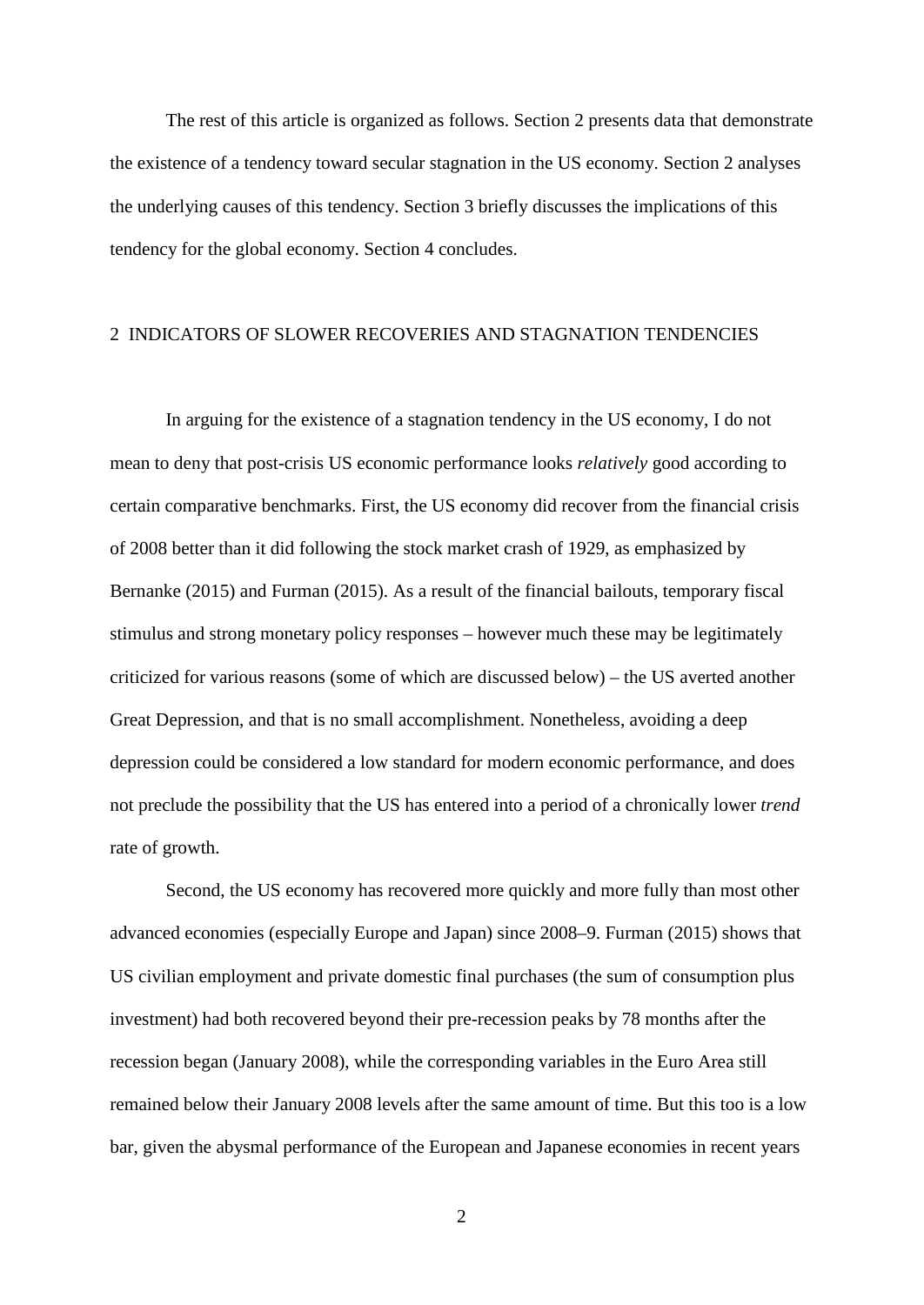and their dysfunctional policy regimes (De Grauwe 2013; De Grauwe/Ji 2016; Garside 2016).

In terms of its own historical performance, however, the deterioration of US growth in recent years compared with earlier periods becomes apparent. As Table 1 shows, each US business cycle since the early 1980s has exhibited slower growth in the recovery and expansion phases than the one before it, whether we measure this by the initial recovery, trough-to-peak, or peak-to-peak. Moreover, the cyclical performance of employment has worsened even more than that of output. As demonstrated in Table 2, employment has taken much longer to recover to its pre-recession peaks in the last several business cycles (all of those since the early 1980s) compared with gross domestic product (GDP), which is why these episodes (starting with the 1990–91 recession) have often been called 'jobless recoveries' (Papadimitriou et al. 2013). Although the 2001 recession was relatively shallow and short in terms of GDP, which took only 3 quarters to recover, employment took 16 quarters to recover to its pre-recession peak. The 2008–9 recession was, of course, much deeper and more prolonged in terms of output, but also involved the slowest recovery of employment since the Great Depression (25 quarters or more than six years, compared with 15 quarters or almost four years for GDP).

#### [Tables 1 and 2 about here]

The worsening performance of employment compared with output is not simply a matter of employment being a lagging indicator in the business cycle (although it often is). The slower recovery of employment in the last few cycles is also symptomatic of a deeper and more long-term malaise affecting the US job market. Total US nonfarm employment grew by an average of 1.8 million per year in 1960–79 and 2.0 million per year in 1980–99. From 2000 through 2015, however, the average increase in employment was only about 762,000 jobs per year, or roughly two-fifths of the rate achieved during the previous four decades.<sup>[1](#page-3-0)</sup>

<span id="page-3-0"></span> <sup>1</sup> Author's calculations based on data from US Bureau of Labor Statistics (BLS). Data for 2015 include preliminary figures for October and November. More details on all data sources are given in the appendix.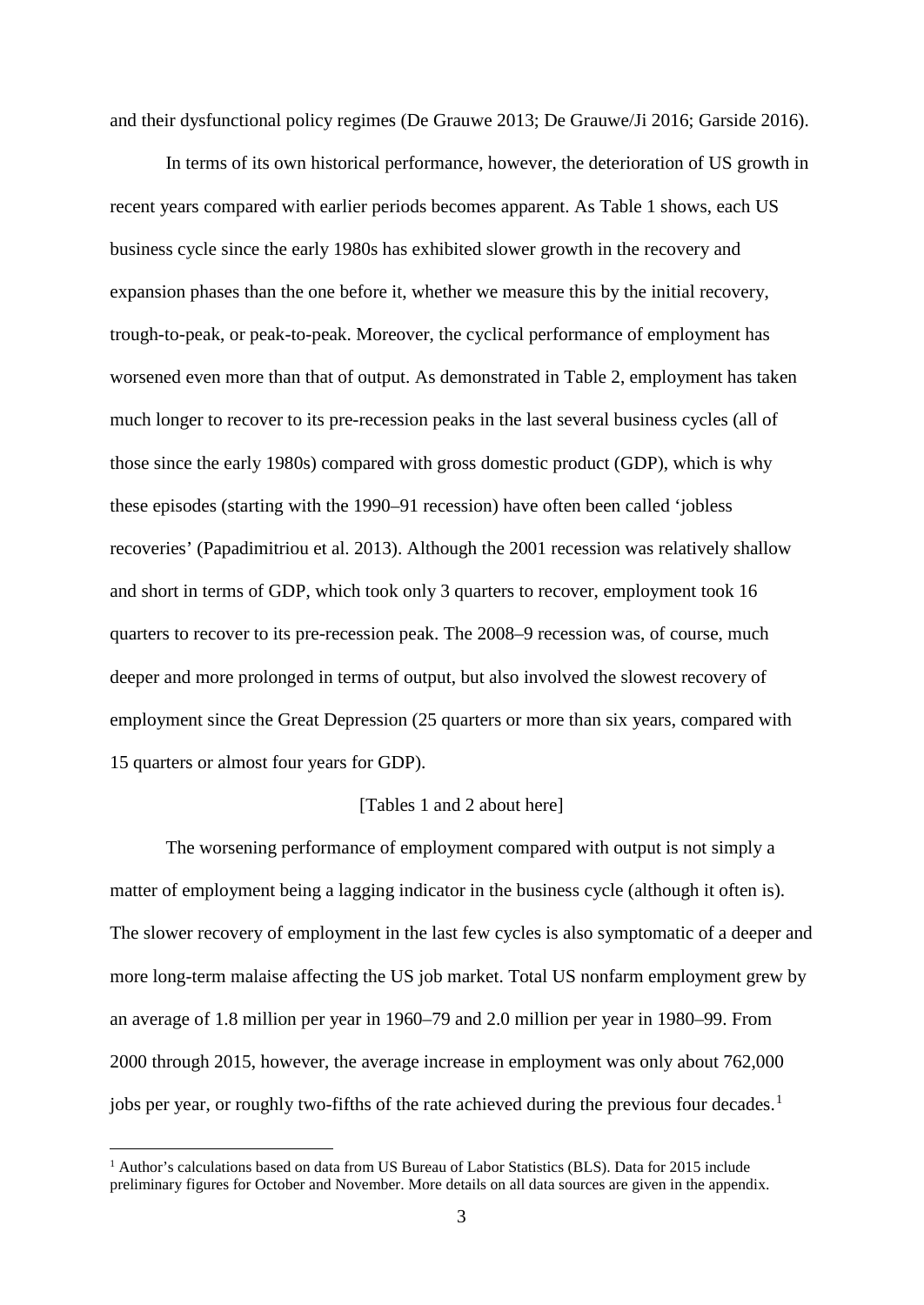Thus, the stagnation in US employment began seven years before the financial crisis broke out in 2007. The reduced rate of job creation is also reflected in the drop in the employmentpopulation ratio for prime working-age workers (ages 25–54), which fell by 4.3 percentage points (from 81.5 to 77.[2](#page-4-0) percent) between 2000 and 2015 (BLS).<sup>2</sup> Also, the real income of the median US household began to grow more slowly in the 1970s than it had in the previous two decades, and trended downward over the whole period 2000–1[3](#page-4-1).<sup>3</sup>

Thus, the deteriorating cyclical performance of the US economy since around 2000 – especially in the labour market – has already translated into slower long-term growth trajectories for output, employment and family incomes. If one follows Kalecki's (1971: 165) dictum that 'the long-run trend is but a slowly changing component of a chain of short-period situations; it has no independent entity', then the succession of ever-worsening cycles (in terms of falling GDP growth rates and slower recovery of employment) implies a corresponding worsening of the long-term trend. Even if one takes the most conventional measure of average annual GDP growth, this registered only a 1.9 percent rate from 2000–15 compared with 3.3 percent in 1980–99 and 3.9 percent in 1960–79  $(BEA)^4$  $(BEA)^4$  – and, as noted above, the long-term trends in employment and median family incomes have deteriorated even more.

Alternatively, if one views long-run growth as driven by the creation of productive capacity on the supply side, as in most classical and neoclassical theories, then one has to confront the mounting evidence for what has become known as 'hysteresis': i.e. the protracted period of depressed actual growth has diminished the growth of potential output for the

<span id="page-4-0"></span> <sup>2</sup> Data for 2015 are averaged for January–November. We prefer this age-specific measure to the overall employment-population ratio, which includes all age groups and hence does not control for the aging of the population.

<span id="page-4-1"></span><sup>3</sup> See chart 'Real median family income, 1947–2013 (2013 dollars)', which updates (as of 23 September 2014) Figure 2A in Mishel et al. (2012)[, http://www.stateofworkingamerica.org/chart/swa-income-figure-2a-real](http://www.stateofworkingamerica.org/chart/swa-income-figure-2a-real-median-family/)[median-family/.](http://www.stateofworkingamerica.org/chart/swa-income-figure-2a-real-median-family/)

<span id="page-4-2"></span><sup>4</sup> Data for 2015 are for the first three quarters.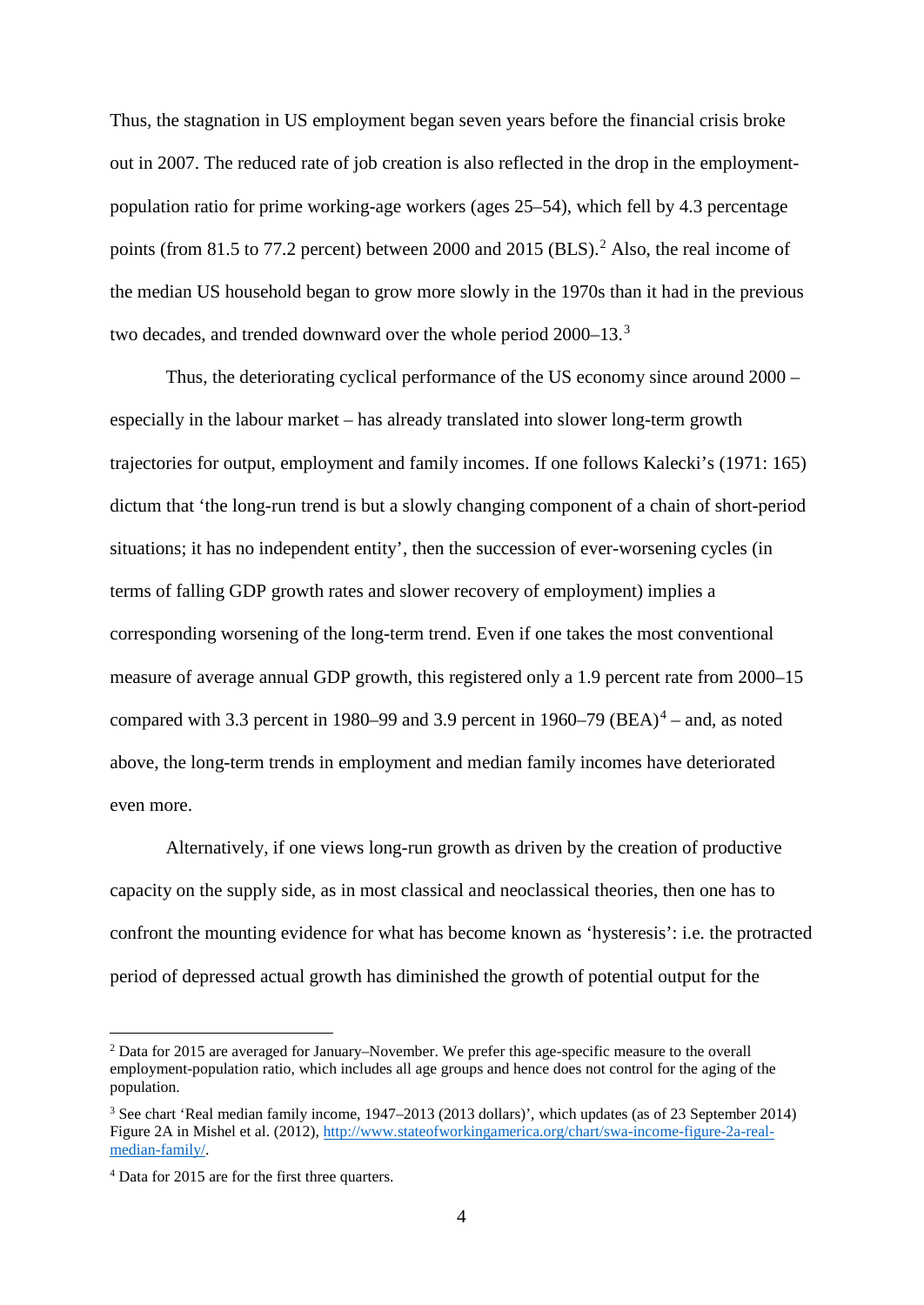foreseeable future. A team of Federal Reserve economists (speaking of course for themselves and not for the Board of Governors of the Federal Reserve System) has stated flatly that 'a significant portion of the recent damage to the supply side of the economy plausibly was endogenous to the weakness in aggregate demand' (Reifschneider et al. 2015: 71). They and other economists (e.g. Ball 2014; Blanchard et al. 2015) have attributed these hysteresis effects to depressed investment in both physical and human capital since the 2008–9 crisis.<sup>[5](#page-5-0)</sup> According to these analyses, such persistent effects of the slow recovery from the crisis underlie the dramatically lowered projections of future full-capacity output by economic forecasters, with the implication that depressed aggregate demand has endogenously limited the expansion of aggregate supply.

# 3 CAUSES OF SECULAR STAGNATION

# **3.1 Demand-side causes**

In terms of underlying causes, the prime culprit in the weakening of aggregate demand is the worsening of inequality in US society, which impacts the largest component of GDP: consumption. Over the past few decades, inequality has increased along multiple dimensions, including larger gaps between more and less educated workers, a falling labour share of national income and a widening of the gaps between different quintiles or percentiles in the household distribution of income (Mishel et al. 2012).

One important driver of widening inequality is the slower growth of real wages and benefits compared to labour productivity. Real hourly compensation closely tracked output

<span id="page-5-0"></span> <sup>5</sup> Depressed business investment and residential construction are discussed below. The erosion of human capital is attributed by these authors to the impact of prolonged unemployment, exit from the labour force or reduced ability to finance education since the crisis.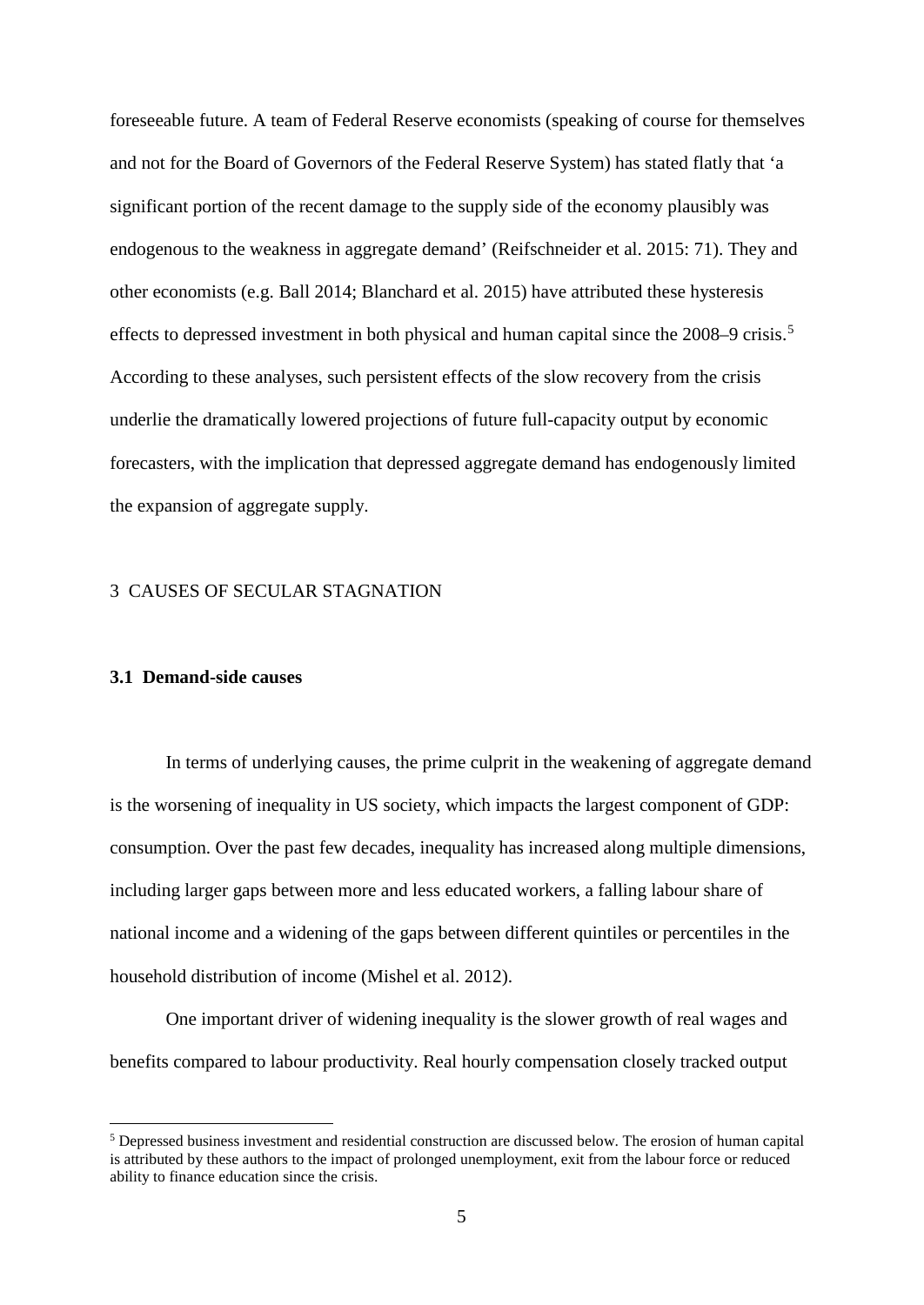per hour until the 1970s, but has grown at a much slower rate than productivity since then (BLS). As a result, there has been a tendency for the labour share of corporate income to decline, although this tendency did not clearly emerge until somewhat later as a result of differences in the price indexes used in calculating real output and compensation. The nonfinancial corporate labour share in nominal terms exhibited the standard 'stylized fact' of cyclical variations along a roughly constant trend up to the late 1990s, but has declined sharply since 2000 (BLS).<sup>[6](#page-6-0)</sup>

In regard to the personal distribution of income, family income tended to increase at roughly equal rates for all quintiles during the period 1947–79. Since then, however, the changes have been entirely in a disequalizing direction, as income growth rates have been higher in each higher quintile compared with the one below it – and highest for the top 5 percent (Mishel et al. 2012). From 2007–13, only the top 5 percent had any positive gains whatsoever; all other quintiles lost, and the lower the quintile, the greater were the income losses.<sup>[7](#page-6-1)</sup> Also, the data in Piketty (2014) reveal the tremendous increases in the income shares of the top 1 percent and top 0.01 percent in the US since the 1970s.

Based on post-Keynesian or neo-Kaleckian theory, such increasing inequality would be expected to have a depressing effect on consumption, which is the largest component of aggregate demand. Many studies (e.g. Onaran et al. 2011; Onaran and Galanis 2012) have confirmed that US consumption is an increasing function of the wage share of national income. In addition, Cynamon and Fazzari (2015) have shown that, by correcting the US national income accounts for various misleading imputations and focusing on actual expenditures of households for consumption and housing, a clear correlation emerges between

<span id="page-6-0"></span> <sup>6</sup> Prior to 2000, the labor share for nonfinancial corporations tended to rise in the latter part of cyclical expansions and then decline after recession troughs.

<span id="page-6-1"></span><sup>7</sup> See chart 'Average family income growth, by income group, 1947–2013', which updates (as of 24 September 2014) Figure 2C in Mishel et al. (2012)[, http://www.stateofworkingamerica.org/chart/swa-income-figure-2c](http://www.stateofworkingamerica.org/chart/swa-income-figure-2c-average-family-income/)[average-family-income/.](http://www.stateofworkingamerica.org/chart/swa-income-figure-2c-average-family-income/)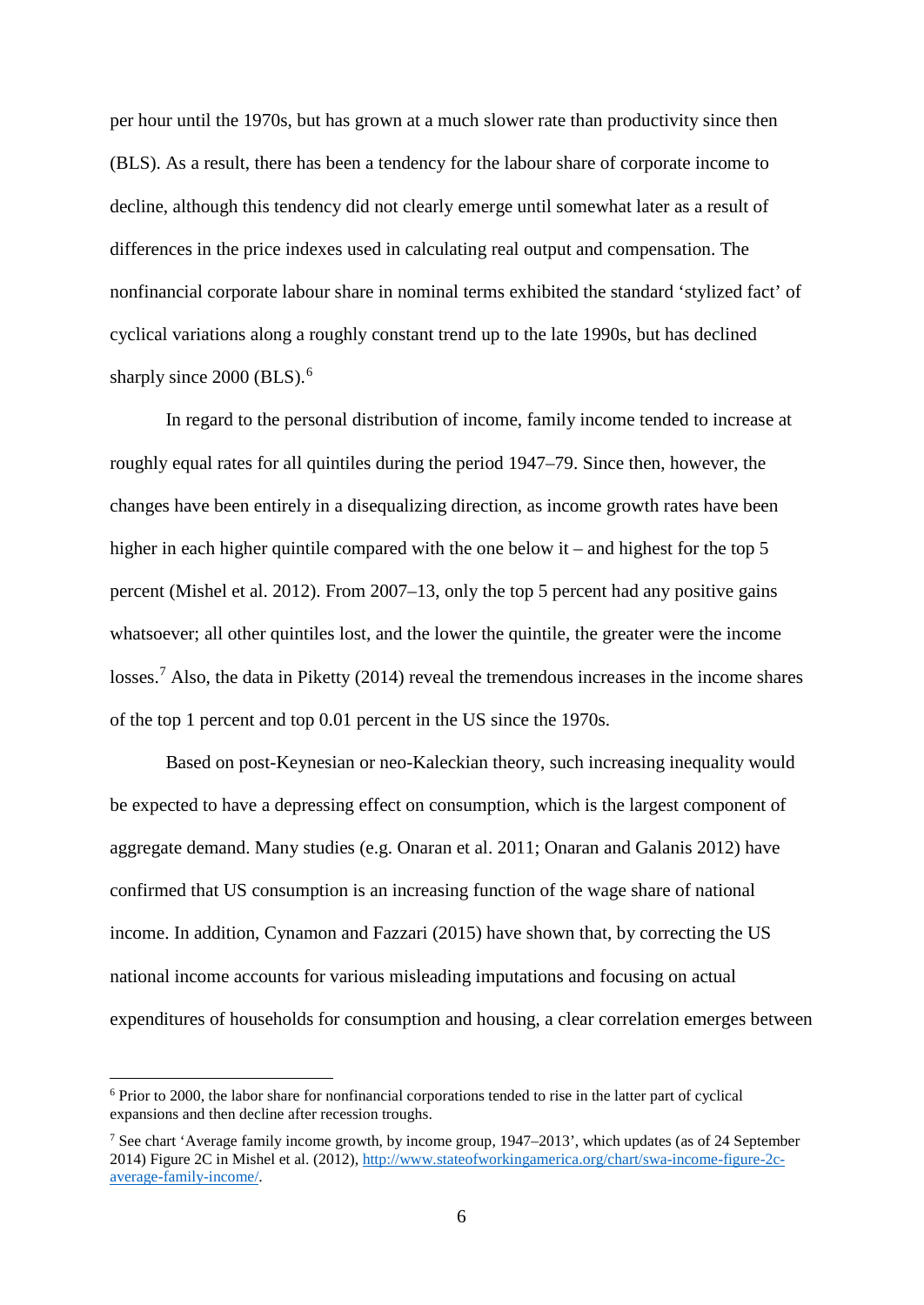income distribution and expenditure rates. Specifically, Cynamon and Fazzari show that worsening inequality between the top 5 percent and the bottom 95 percent has contributed to a sharp weakening of correctly measured household spending.

Of course, US consumption expenditures remained quite robust throughout the 1990s and up until the outbreak of the financial crisis in 2007. However, the negative impact of widening inequality on consumption was offset in the late 1990s and early 2000s by massive increases in household debt, which permitted middle-class families to increasing their spending in spite of stagnant incomes, as argued by numerous economists (see Palley 2012; Hein/Mundt 2013; Setterfield 2013; Cynamon/Fazzari 2015; among others). Most of the growth in household debt occurred in residential mortgages, which contributed to the housing boom/bubble, but some of the funds borrowed against home equity could be used directly or indirectly to pay for additional consumption. Meanwhile, real housing prices climbed by 60 percent in the decade leading up to their peak in 2006 and then cratered during the ensuing financial crisis (Blecker 2014: 702). This debt-led consumption-and-housing boom was of course unsustainable, and the financial crisis put an end to the ability of US households to sustain such high levels of consumption and housing expenditures via borrowing.

Now, one might think that the rise in the profit share in the 2000s (which is the mirror image of the fall in the wage share discussed earlier) might have led to increases in investment that could have compensated for the weakness of consumption, especially during the recovery from the 2008–9 crisis. In reality, however, the share of gross business fixed investment in GDP has trended downward since 2000, in spite of a sharp increase in the profit share of corporate value added since that time (see Figure 1). Of course, investment does follow profitability in terms of short-run cyclical fluctuations, with some lags, but the longerterm trends in these two variables are moving in opposite directions, and investment has not shown the same kind of robust increase during the post-2009 recovery that one sees in profits.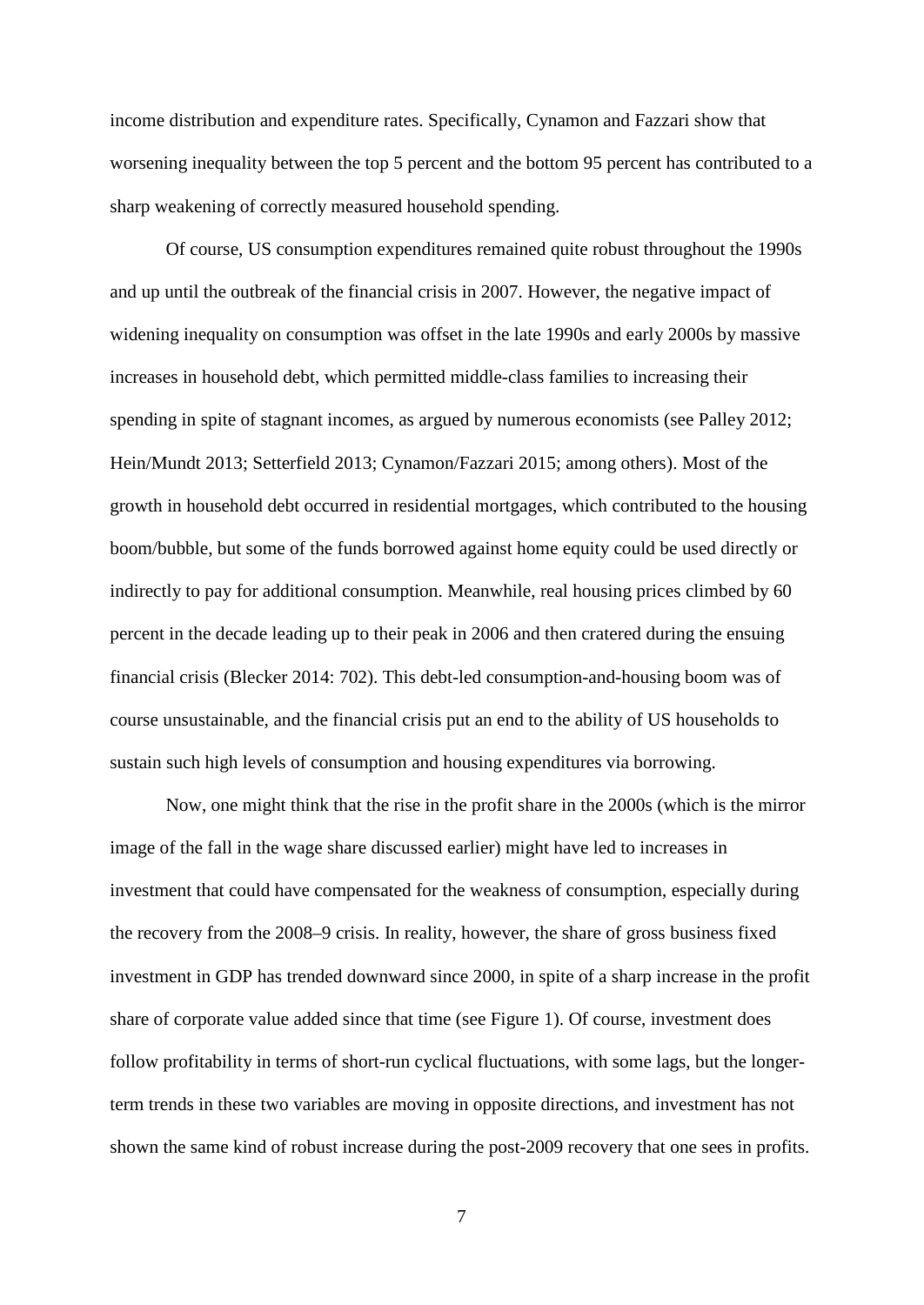Furthermore, this weakening of investment has occurred despite interest rates that have been at record lows as well as profits that have soared to record highs. Evidently, firms are responding mostly to the lack of demand growth in making their investment decisions, which shows that a strong accelerator effect dominates in the investment function over profitability or cost-of-capital factors, especially in the long term (see Chirinko et al. 2011; Schoder 2013).

## [Figure 1 about here]

Meanwhile, housing investment – which is generally more sensitive to interest rates than business investment – had only recovered to levels that would normally be typical of a recession as of 2014–15. [8](#page-8-0) The still-depressed level of residential construction is, of course, a reflection of the severity of a financial crisis in which the housing sector was the epicentre. But the continued weakness of housing and business investment combined also demonstrates the weak impact of the monetary policies (both conventional policies, which reached the 'zero lower bound' for short-term interest rates until December 2015, and 'quantitative easing' policies designed to lower long-term yields) that have been the main instruments for trying to restore economic growth since the crisis. While those policies may have helped to rescue the financial sector and prevent a more severe depression, they have failed to engender a robust recovery of either business investment or housing construction.

Unfortunately, fiscal policy has not stepped up to compensate for the weaknesses of private spending and the relatively ineffective monetary stimulus during the post-crisis period. Of course, automatic fiscal stabilizers continued to operate, as seen especially in the sharp rise in the US budget deficit in 2008–9. But only small and short-lived fiscal stimulus policies were adopted under both the Bush and Obama administrations (although the Obama stimulus of 2009–10 was larger and more consequential than the minuscule Bush tax rebate of 2008). The government deficit peaked at about 13 percent of GDP in the third quarter of 2009

<span id="page-8-0"></span> <sup>8</sup> Based on author's analysis of data from BEA and US Census Bureau; see appendix for sources.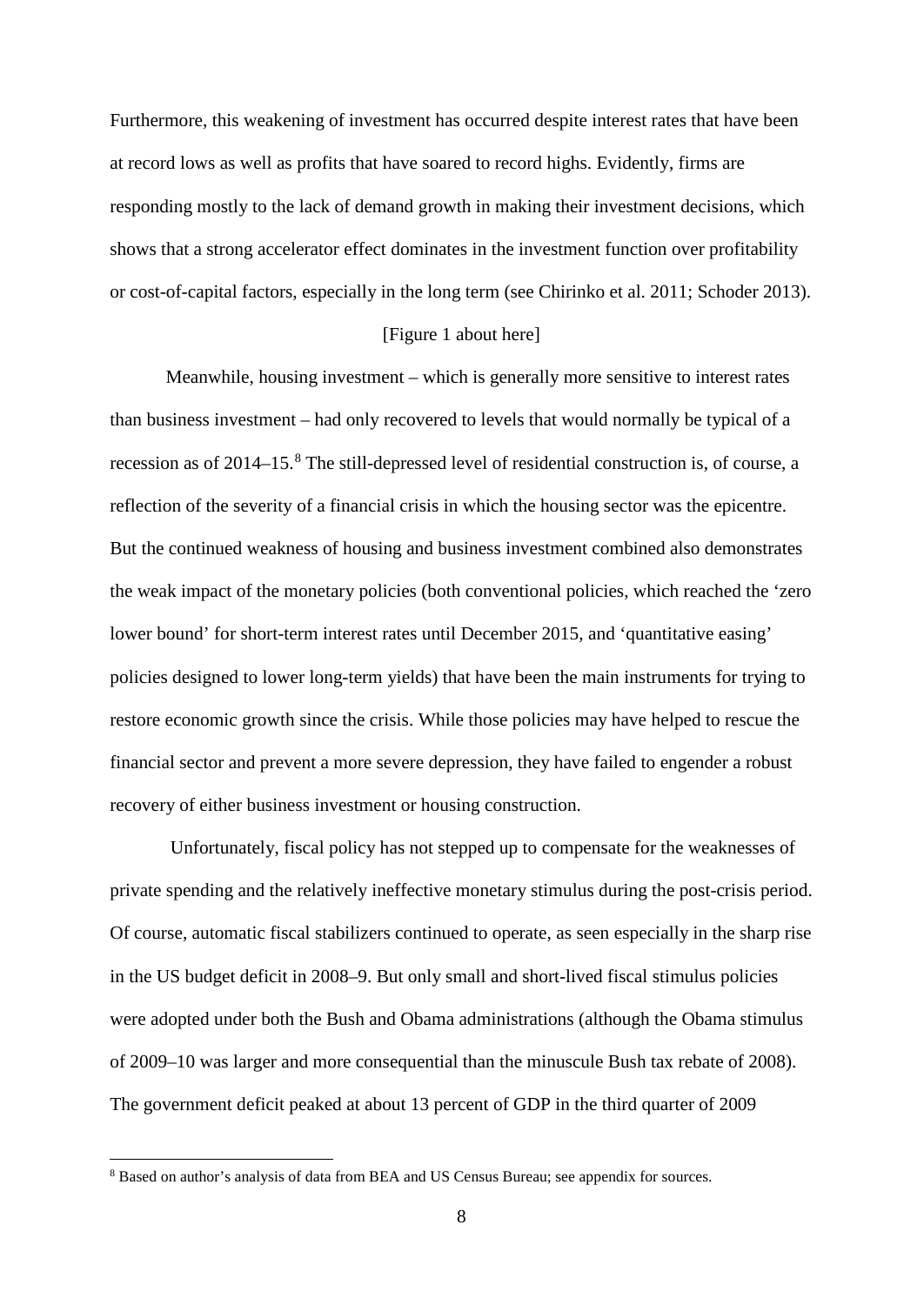(BEA), mostly as a consequence of the recession rather than the Obama stimulus. Although this surely helped to prevent the economy from falling into a worse depression, it also led to a political reaction that brought ultra-conservative Republicans into a dominant position in the Congress following the 2010 elections. Democrats were not immune to the anti-deficit hysteria, but focused on raising tax rates for the wealthy rather than cutting spending. From 2011–15, various austerity measures (spending cuts or ceilings, including but not limited to the infamous 'sequester', as well as reversals of some earlier tax cuts) were imposed as a consequence of a series of politically-provoked legislative crises and last-minute compromises reached between Congressional Republicans and the Obama administration. As a result, real federal government spending actually fell below pre-recession peak levels in 2012–15, unlike in any other recent recovery period (see Figure 2). Thus, austerity policies started putting a severe fiscal drag on the US economy at a time when the recovery was far from complete.

[Figure 2 about here]

# **3.2 Structural causes**

Not all of the causes of stagnation tendencies in the US economy lie on the demand side, and some of the demand-side shifts may reflect deeper underlying causes. Especially, the rise in inequality and the increasing gap between output and employment growth need to be explained. A full analysis of the causes of the rise in inequality would be beyond this scope of this article. However, there are certain structural changes in the US economy that have been important contributing factors to both the rise in inequality and the emergence of stagnation tendencies, especially in regard to employment and wages.

The most relevant type of structural change in this regard is the decline in US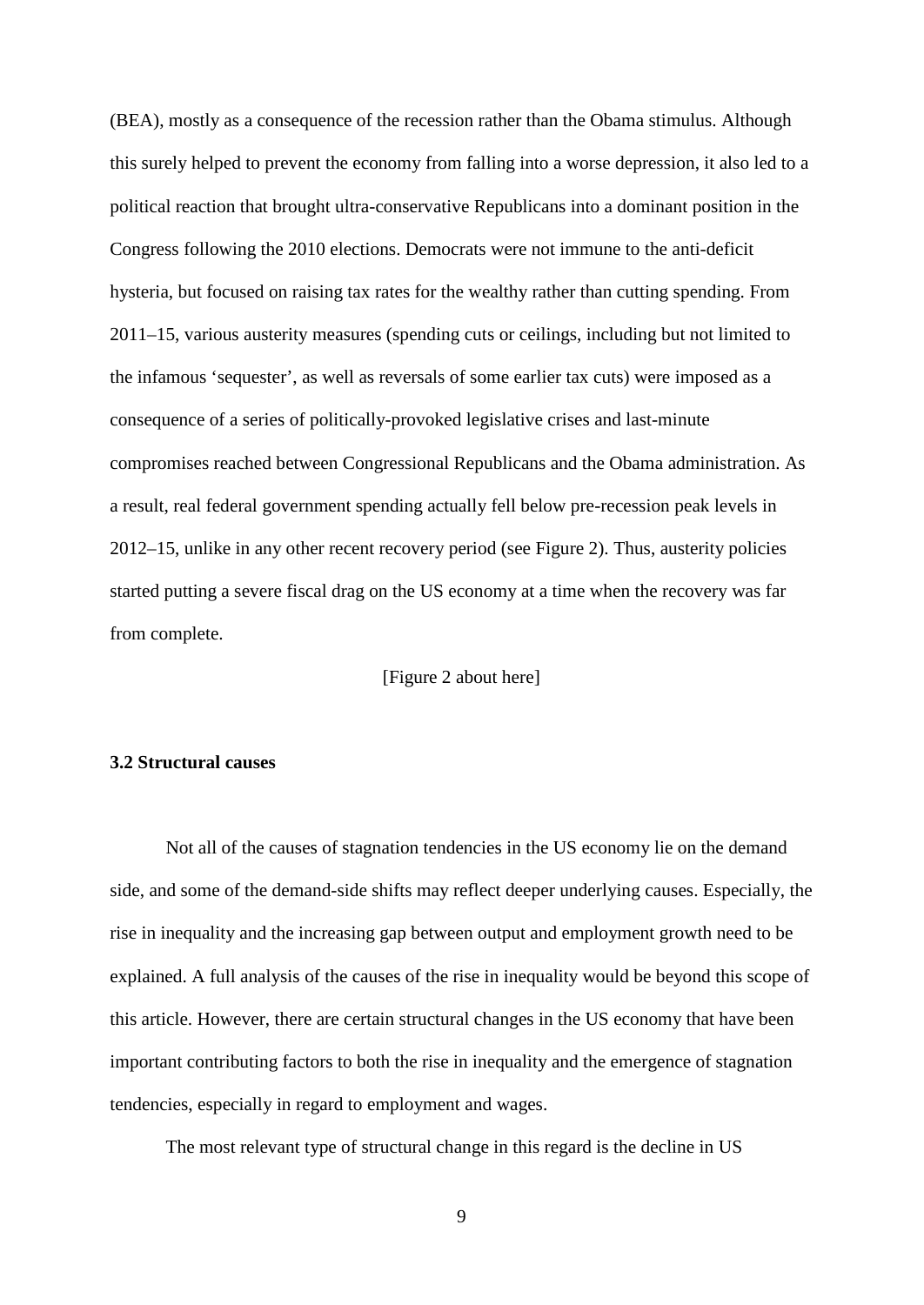manufacturing production and the concomitant rise of the service sector. Declining employment in manufacturing has been driven by a worsening trade deficit in manufactured goods and the vertical disintegration of manufacturing production – the offshoring of intermediate goods and assembly operations to lower-wage locations (see Palley 2014). The US trade deficit in manufactures, which averaged about 6 percent of domestic value added in the manufacturing sector in the 1[9](#page-10-0)80s, fell to an average of 25 percent in the period 2000–14.<sup>9</sup> What remains of US manufacturing needs relatively little labour, as the most labour-intensive operations have been offshored to other countries as much as possible.

This transformation of the US manufacturing sector has a two-sided effect on labour markets and inequality. On the one hand, it puts downward pressure on wages, especially because most of the growth in manufactured imports has come from lower-wage countries such as China and Mexico. On the other hand, the offshoring of manufacturing jobs directly contributes to the decline in employment in this sector, which has fallen by 5 million or nearly 30 percent since 2000 (BLS). One recent study finds that increased imports from China alone cost the US somewhere in the range of about 2.0–2.4 million jobs between 1999 and 2011 (Acemoglu et al. 2016; see also Scott 2011; Autor et al. 2016). Because manufacturing jobs tend to pay better than jobs in other sectors on average, it is mainly high-wage employment that is reduced as manufacturing shrinks and service activities expand. Most of the expansion in services employment in recent years has been concentrated in lower-paying occupations.

In addition, there are two other ways in which the rise of services as a share of GDP has contributed to weakening the employment impact of output growth. In regard to business cycles, Olney and Pacitti (2015) argue that a growing proportion of service industries implies a slower recovery of employment after a recession for two reasons: (1) service producers don't need to restock inventories in anticipation of increased demand during a recovery; and

<span id="page-10-0"></span><sup>&</sup>lt;sup>9</sup> Author's calculations based on data from Census and BEA. Trade balances for manufacturing in 1978–91 are author's extrapolations.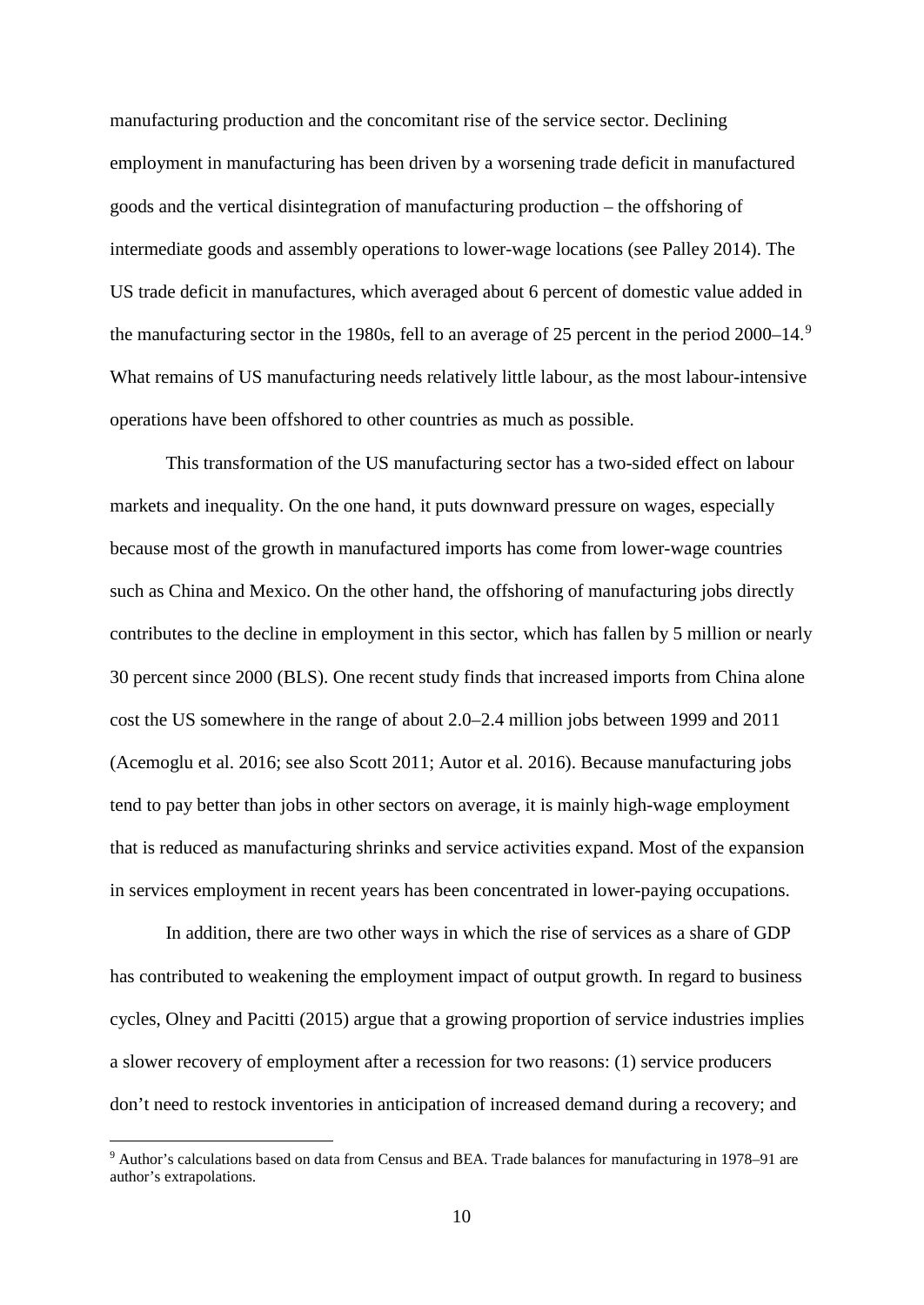(2) many services are nontradeable, which implies that exports don't provide as big a boost in the recovery as they do for goods producers. Using US state-level data, Olney and Pacitti find that a rising share of nontradeable services has contributed significantly to longer recoveries of employment after a cycle trough.

For the longer term, Basu and Foley (2013) observe that different service sectors are not equivalent in terms of their contributions to output and employment. The service sectors that have 'measureable value added' create jobs in some proportion to their value added as reported in the national income accounts. But other services don't have measurable value added; instead, their output is imputed in the national income accounts based on income received and is not closely related to the amount of employment generated. The service sectors without measureable value added (including, notably, financial services) have grown to the point where they now account for more than half of GDP. When these sectors' reported output grows, they don't necessarily create jobs in proportion. As a result, employment growth is increasingly delinked from reported output (GDP) growth. According to Papadimitriou et al. (2013: 10), a one percent increase in US GDP led to an 0.528 percent increase in employment in the period 1982Q4–1990Q2, but only an 0.42 percent increase in the latter in 2001Q4–2007Q3 and 0.288 percent in 2009Q2–2012Q4.

## 4 GLOBAL REPERCUSSIONS

Before the 2008–9 crisis, global growth was sustained by a triangular pattern of trade imbalances, financial flows and demand transmission among three groups of countries: the deficit countries or net demand generators (e.g. US, UK), the manufacturing exporters (e.g. China, Germany) and the primary commodity exporters (e.g. Russia, Brazil). Of course, there were also reciprocal demand flows in the opposite directions between these various groups of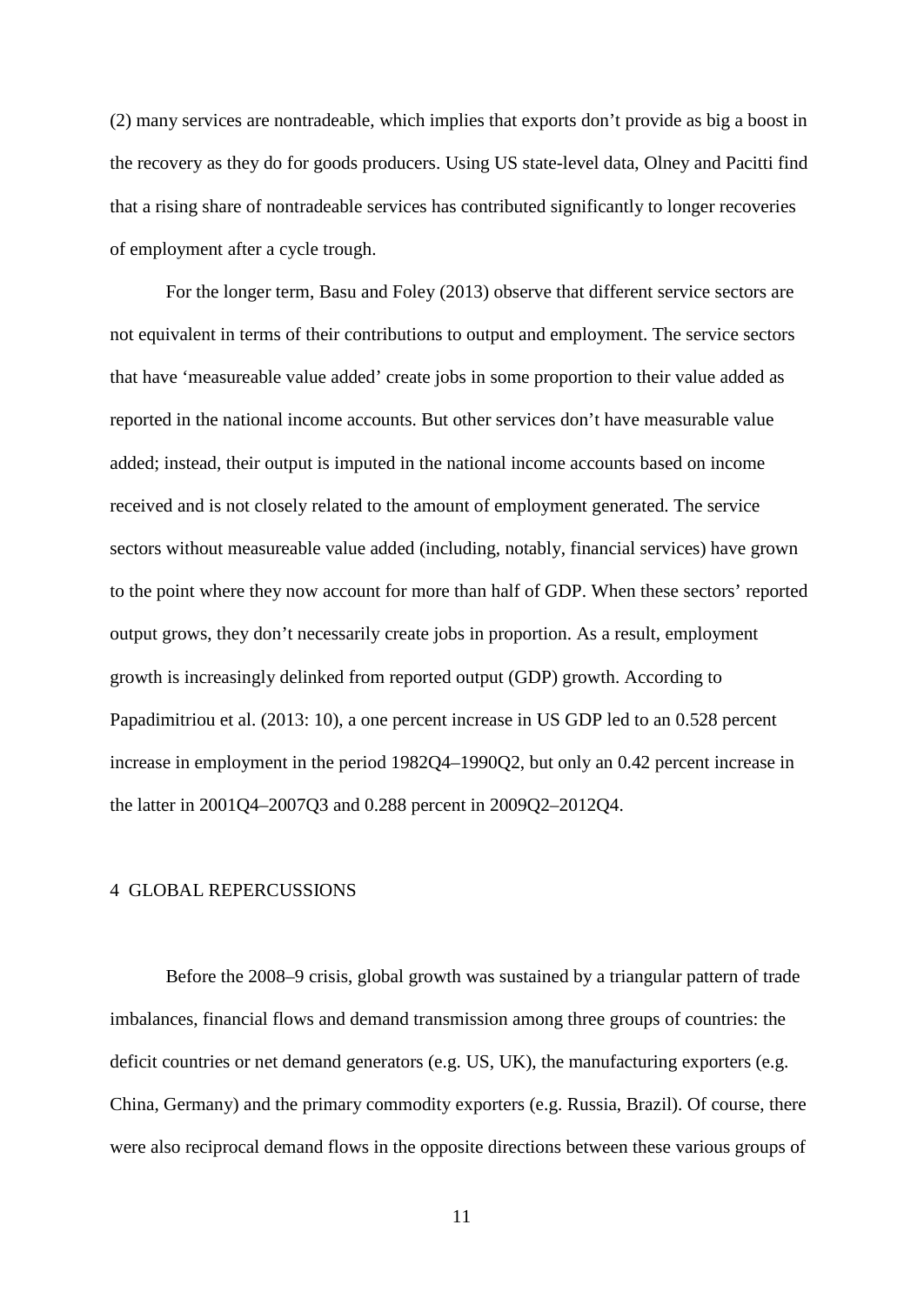countries as well as within them (including major imbalances within the euro area), but at a global level net excess demand largely flowed from the deficits (and borrowing) of the main demand-generating countries toward the surplus countries that were the chief exporters of manufactured goods and primary commodities (Blecker 2013, 2014).

During the pre-crisis boom, the manufacturing exporters as well as the resource exporters ultimately relied on debt-driven household demand from the deficit countries to support their export-led growth (Hein/Mundt 2013; Palley 2014). The fallacy in this strategy is that it eventually weakened the very source of its own dynamic by undermining employment and incomes in the deficit nations that ultimately generate the demand, especially through the reductions in manufacturing employment and downward pressures on wages noted earlier.

Using the US current account deficit as a measure of the net demand impulse that the US imparts to the rest of the world, this deficit decreased to about 2–3 percent of GDP in 2014–15, only about half as much as in 2006–7 before the crisis (BEA). The US deficit has been reduced partly because of weak domestic demand, and also because the large trade deficit in manufactures has been partly offset by increased surpluses in services and investment income. Smaller US current account deficits imply less transmission of demand stimulus to the rest of the world. For all the reasons discussed here, the US is not likely to be as strong a generator of global demand in the foreseeable future as it was before 2008. Moreover, the current (as of 2016) slowdown in growth in many regions that are major markets for US exports (e.g. Euro Area, Latin America) is having negative repercussion effects on US growth prospects. To avoid sustained global deflationary pressures, therefore, the surplus countries will need to generate more of their own demand (both internally and reciprocally) and not rely so much on the US or other deficit countries to be the locomotives of growth in the foreseeable future.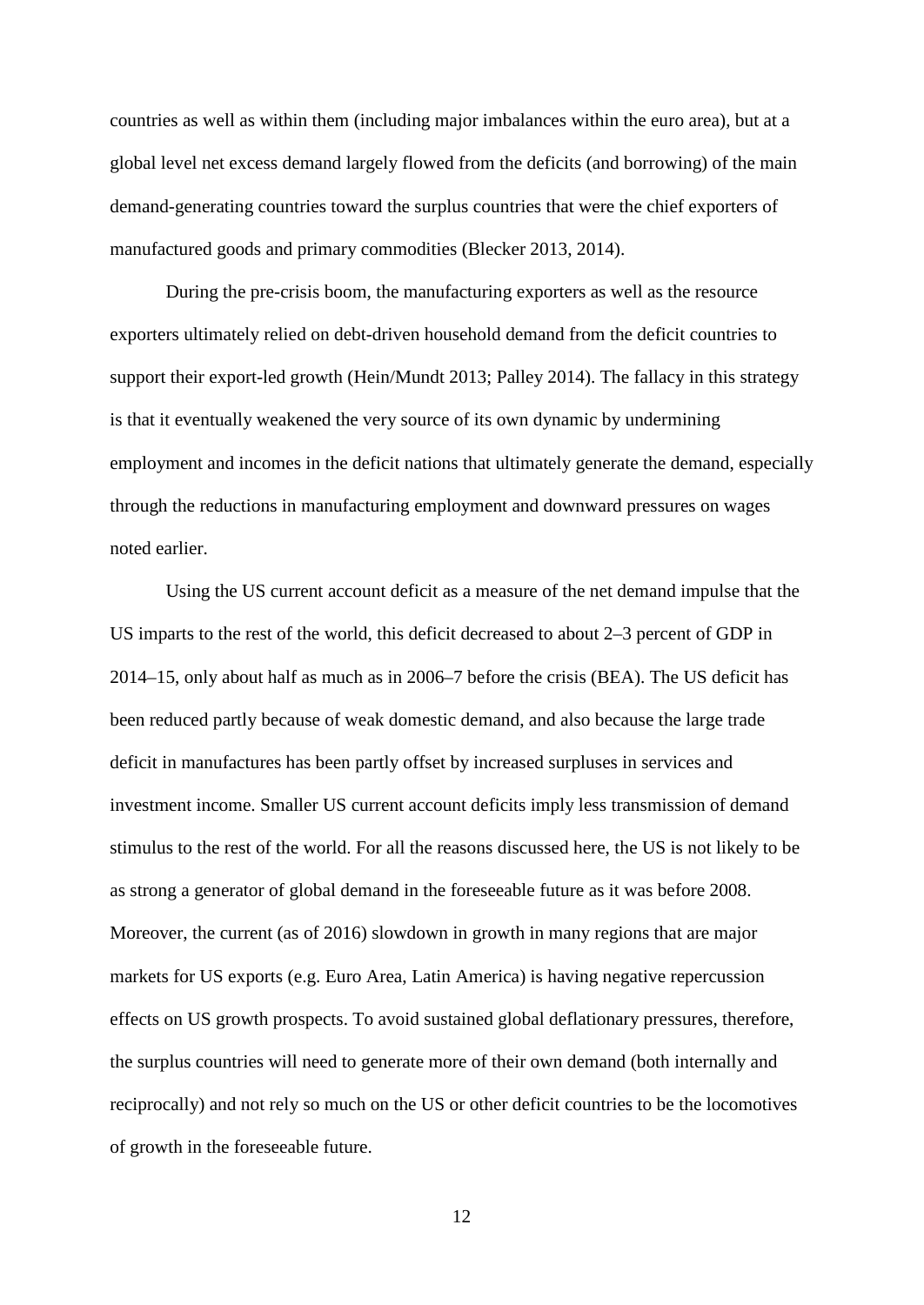## 5 CONCLUSIONS

The US economy is currently locked into a trajectory that implies a tendency toward secular stagnation as a result of the following (closely interrelated) factors:

- The underlying weakness of household demand due to stagnant real wages and increasing inequality, no longer offset by unsustainable borrowing;
- Structural changes leading to reduced employment generation in proportion to output growth and a shrinkage of high-wage manufactures;
- Weak private sector domestic investment in spite of record profits and low interest rates;
- Political gridlock and the imposition of austerity in fiscal policy; and
- Reverberations from foreign slowdowns especially in the euro area and the resource exporters, which are key destinations for US exports.

However, there is an important difference between identifying a tendency toward secular stagnation and making a prediction that (or when or for how long) it will actually occur. Any such prediction must always be conditional on the absence of counteracting forces. For example, we cannot discard the possibility of a new technological wave that generates an economic boom, or the alternatives of a new financial bubble or renewed debtled spending. Indeed, we should not underestimate either the ingenuity of Wall Street (which was rescued by the bailouts and largely untamed by post-crisis 'reforms') or the short memories of lenders, borrowers and policy makers. Of course, such a transitory boom would not be any more sustainable than the previous bubbles or debt-led expansions.

We must also recognize that long-term trends can be interrupted by short-term deviations. As of early 2016, there were conflicting signals about US economic prospects. On the one hand, there were some signs that the US had finally entered a self-sustaining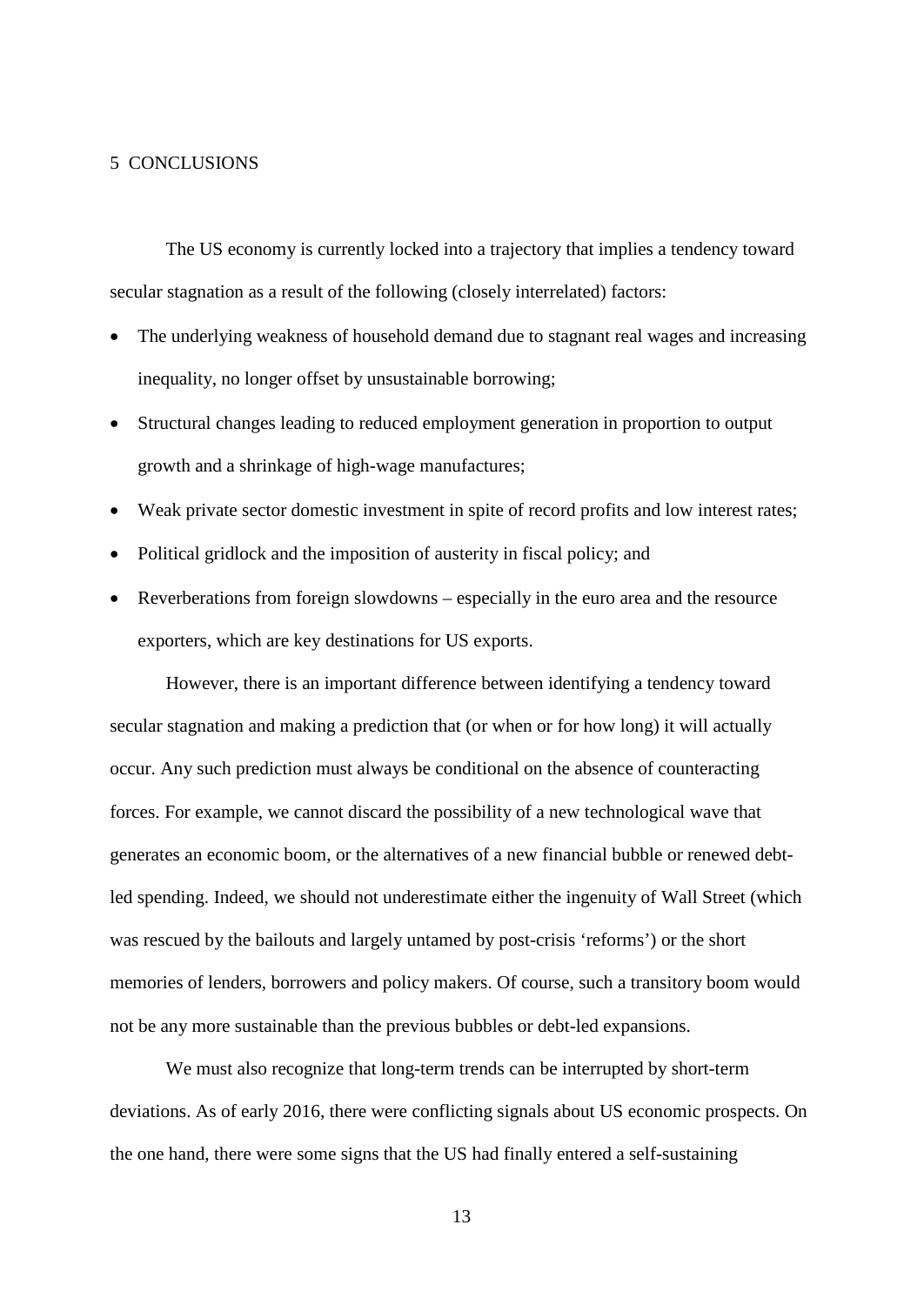expansion, which had motivated the Federal Reserve's decision to start raising short-run interest rates in December 2015. On the other hand, there appeared to be increasing risks of a new recession because of factors such as the rising value of the dollar (itself partly a function of US monetary tightening), slowing growth in other countries including major US export markets, and volatility in global stock markets. Normally complacent institutions such as the Organisation for Economic Co-operation and Development (OECD) were giving dire warnings of a worsening global slowdown in the absence of new fiscal stimulus policies (OECD 2016).

One factor that provides some glimmer of hope is the emergence of pressures for an enhanced role for the public sector on the centre-left of the US body politic. Both progressive forces and some mainstream elements in the Democratic Party are calling for a new program of fiscal expansion focused on expenditures on infrastructure investment, solar and wind energy, public education, and other social and environmental needs. On the other hand, Republican politicians continue to rehash various conservative schemes for slashing social spending and benefits while further cutting the taxes of the wealthy and bolstering military spending; as usual, most of these 'plans' don't add up in terms of the claimed deficit reduction. Thus, much depends on the outcome of the presidential election in November 2016 and the specific fiscal policies pursued thereafter. But renewed fiscal expansion and increased public investment – even if implemented – will not make a dent in the long-term trends in inequality and stagnation unless they are sufficient to create a period of sustained high employment leading to a recovery of wages relative to productivity, and unless complementary measures are taken to counteract the structural changes that have fostered greater inequality and jobless growth.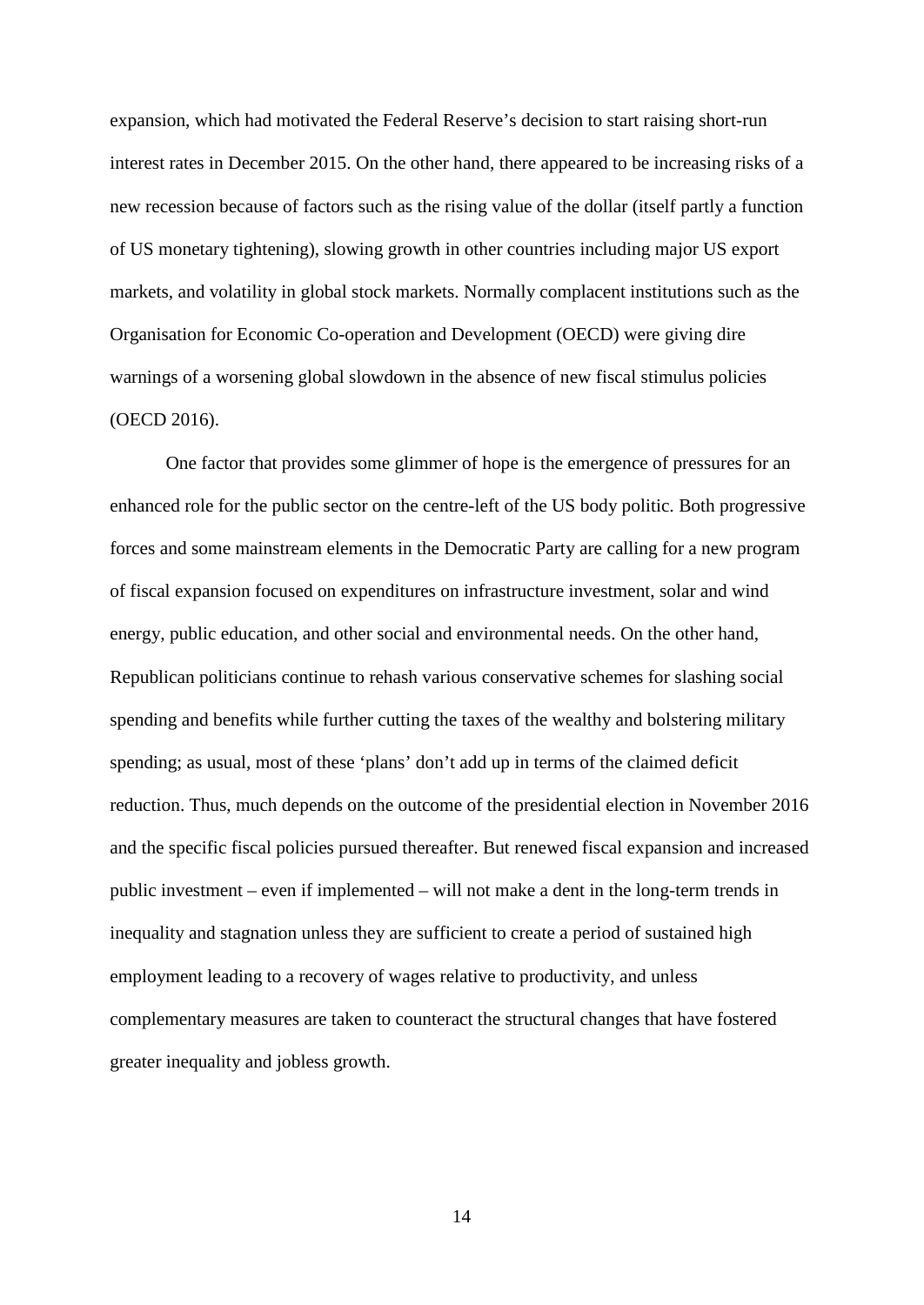- Acemoglu, D., Autor, D., Dorn, D., Hanson, G.H., Price, B. (2016): Import competition and the great US employment sag of the 2000s, in: *Journal of Labor Economics*, 34(1, pt. 2), January, S141–S198.
- Autor, D., Dorn, D., Hanson, G.H. (2016): The China shock: learning from labor market adjustment to large changes in trade, National Bureau of Economic Research (NBER), Working Paper No. 21906, January.
- Backhouse, R., Boianovsky, M. (2016): Secular stagnation in historical perspective, in: *European Journal of Economics and Economic Policy: Intervention*, 13(2), 000–000.
- Ball, L. (2014): Long-term damage from the Great Recession in OECD countries, in: *European Journal of Economics and Economic Policies: Intervention*, 11(2), 149–160.
- Basu, D., Foley D.K. (2013): Dynamics of output and employment in the US economy, in: *Cambridge Journal of Economics*, 37(5), 1077–1106.
- Bernanke, Ben S. (2015): *The Courage to Act: A Memoir of a Crisis and Its Aftermath*, New York: Norton.
- Blanchard, O., Cerutti, E., Summers, L. (2015): Inflation and activity: two explorations and their monetary policy implications, Peterson Institute for International Economics, Working Paper No. WP 15-19, November.
- Blecker, R.A. (2013): Global imbalances and the U.S. trade deficit, in: Cynamon, B.Z., Fazzari, S.M., Setterfield, M. (eds), *After the Great Recession: The Struggle for Economic Recovery and Growth*, Cambridge: Cambridge University Press.
- Blecker, R.A. (2014): Economic stagnation in the United States: underlying causes and global consequences, in: *Brazilian Journal of Political Economy*, 34(4), 689–725.
- Chirinko, R.S., Fazzari, S.M., Meyer, A.P. (2011): A new approach to estimating production function parameters: the elusive capital-labor substitution elasticity, in: *Journal of Business and Economic Statistics*, 29(4), October, 587–594.
- Cynamon, B.Z., Fazzari, S.M. (2015): Rising inequality and stagnation in the US economy, in: *European Journal of Economics and Economic Policies: Intervention*, 12(2), 172–182.
- De Grauwe, P. (2013): Design failures in the Eurozone: can they be fixed? in: LSE Europe in Question Discussion Paper Series No. 57/2013, February.
- De Grauwe, P., Ji, Y. (2016): Stagnation in the eurozone and the future of the euro, in: *European Journal of Economics and Economic Policy: Intervention*, 13(2), 000–000.
- Furman, J. (2015): It could have happened here: the policy response that helped prevent a second great depression, Macroeconomic Advisers' 25th Annual Washington Policy Seminar, September 9, 2015 (expanded version of remarks).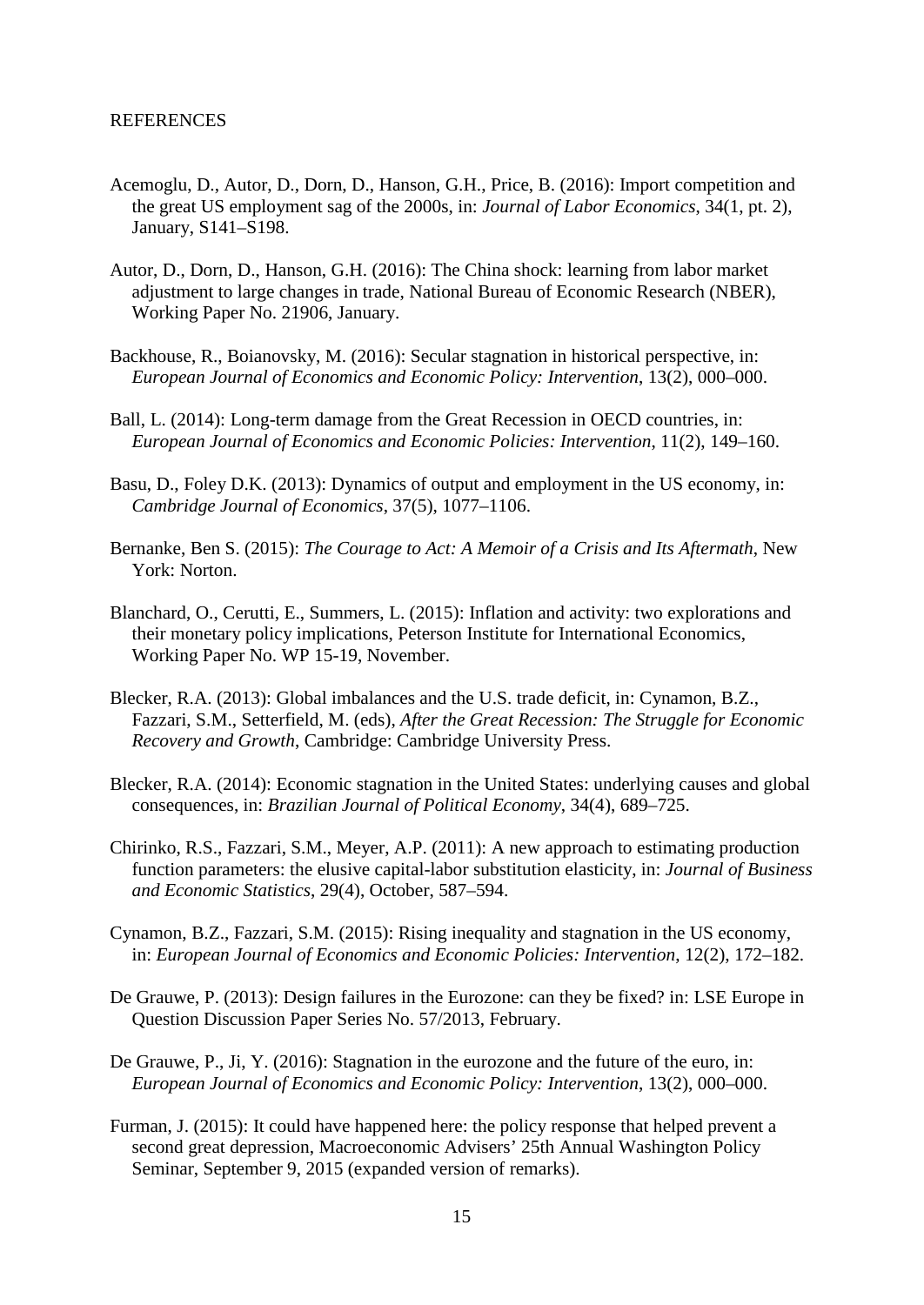- Garside, W. (2016): Japan: did economic success breed chronic stagnation? in: *European Journal of Economics and Economic Policy: Intervention*, 13(2), 000–000.
- Hein, E. (2016): Secular stagnation or stagnation policy? Steindl after Summers, in: *European Journal of Economics and Economic Policy: Intervention*, 13(2), 000–000.
- Hein, E., Mundt, M. (2013): Financialization, the financial and economic crisis, and the requirements and potentials for economic recovery, in: Lavoie, M., Stockhammer, E. (eds.), *Wage-led Growth: An Equitable Strategy for Economic Recovery*, Basingstoke: Palgrave Macmillan.
- Kalecki, M. (1971): *Selected Essays on the Dynamics of the Capitalist Economy*, 1933–1970, Cambridge: Cambridge University Press.
- Koo, R.C. (2013): Balance sheet recession as the 'other half' of macroeconomics, in: *European Journal of Economics and Economic Policies: Intervention*, 10(2), 136–157.
- Mishel, L., Bivens, J., Gould, E., Shierholz, H. (2012): *State of Working America*, 12<sup>th</sup> edition, Ithaca, NY: Economic Policy Institute/Cornell University Press.
- National Bureau of Economic Research (NBER) (2010): *US Business Cycle Expansions and Contractions*, Cambridge, MA: NBER, last updated 20 September 2010, [http://www.nber.org/cycles.html.](http://www.nber.org/cycles.html)
- Olney, M.L., Pacitti, A. (2015): The rise of services and the lengthening of economic recovery, BEHL Working Paper WP2013-04, revised May 2015.
- Onaran, Ö., Galanis, G. (2012): Is aggregate demand wage-led or profit-led? national and global effects, Conditions of Work and Employment Series No. 40, International Labour Office, Geneva.
- Onaran, Ö., Stockhammer, E., Grafl, L. (2011): The finance-dominated growth regime, distribution, and aggregate demand in the US, *Cambridge Journal of Economics*, 35(4), 637–661.
- Organisation for Economic Co-operation and Development (OECD) (2016): Stronger growth remains elusive: urgent policy response is needed, Interim Economic Outlook, 18 February, http://www.oecd.org/economy/economicoutlook.htm.
- Palley, T.I. (2012): *From Financial Crisis to Stagnation: The Destruction of Shared Prosperity and the Role of Economics*, Cambridge: Cambridge University Press.
- Palley, T.I. (2014): Global imbalances: benign by-product of global development or toxic consequence of corporate globalization? in: *European Journal of Economics and Economic Policies: Intervention*, 11(3), 250–268.
- Papadimitriou, D.B., Hannsgen, G., Nikiforos, M. (2013): Is the link between output and jobs broken? Levy Institute, Strategic Analysis, March.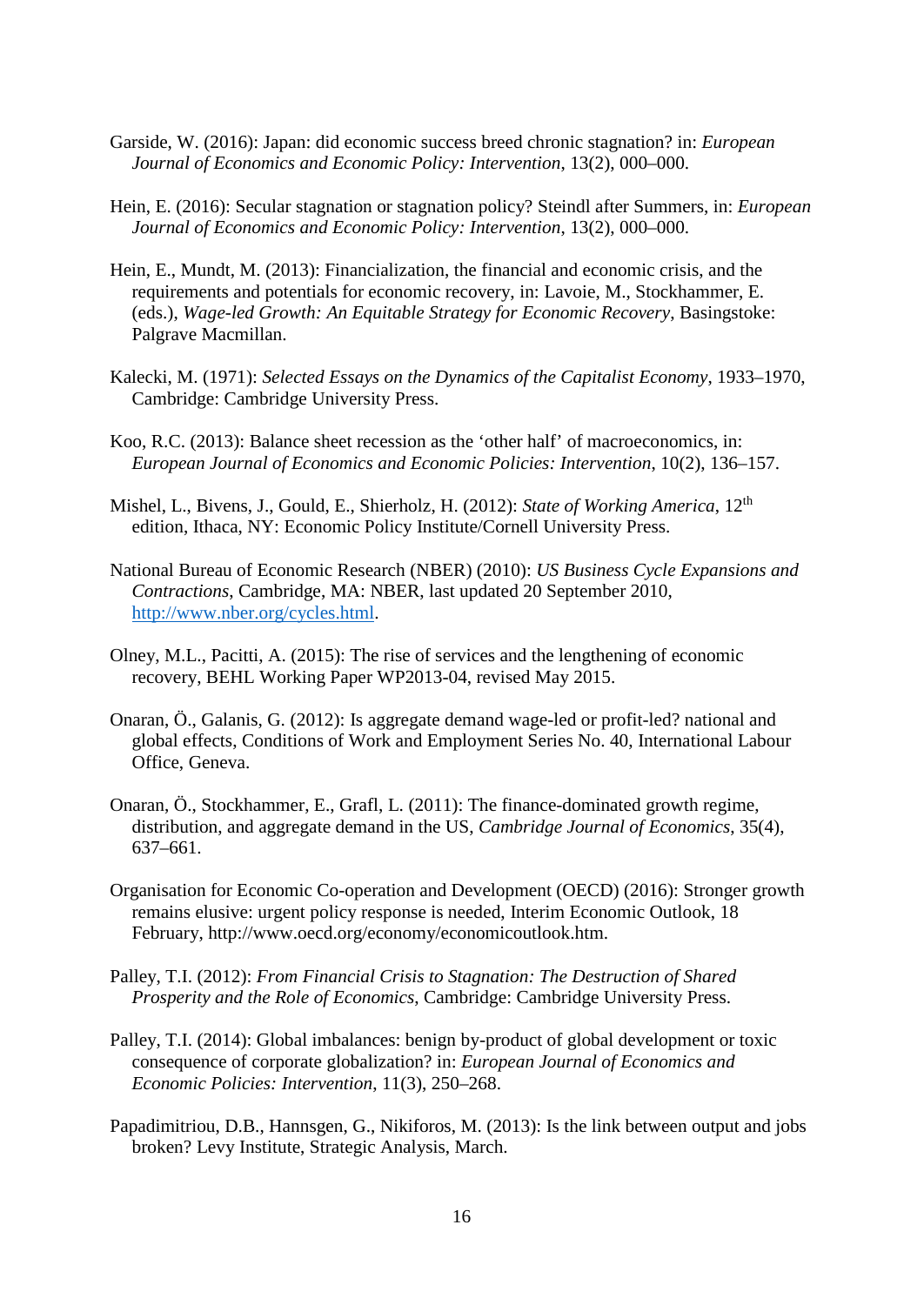- Piketty, T. (2014): *Capital in the Twenty-First Century*, Cambridge: Harvard University Press.
- Reifschneider, D., Wascher, W.L., Wilcox, D. (2015): Aggregate supply in the United States: recent developments and implications for the conduct of monetary policy, in: *IMF Economic Review*, 63(1), 71–109.
- Schoder, C. (2013): Credit vs. demand constraints: the determinants of US firm-level investment over the business cycles from 1977 to 2011, in: *North American Journal of Economics and Finance*, 26(1), 1–27.
- Scott, R.E. (2011): The China toll: growing U.S. trade deficit with China cost more than 2.7 million jobs between 2001 and 2011, with job losses in every state, Economic Policy Institute, Briefing Paper No. 345.
- Setterfield, M. (2013): Wages, demand, and U.S. macroeconomic travails: diagnosis and prognosis, in: Cynamon, B.Z., Fazzari, S.M., Setterfield, M. (eds), *After the Great Recession: The Struggle for Economic Recovery and Growth*, Cambridge: Cambridge University Press.
- Summers, L.H. (2014): U.S. economic prospects: secular stagnation, hysteresis, and the zero lower bound, in: *Business Economics*, 49(2), 65–73.
- Summers, L.H. (2015): Demand side secular stagnation, in: *American Economic Review: Papers & Proceedings*, 105(5), May, 60–65.

# APPENDIX: DATA SOURCES

- US Bureau of Economic Analysis (BEA), National Income and Product Accounts (NIPA), data release of 22 December 2015 and earlier releases, [www.bea.gov.](http://www.bea.gov/) Gross domestic product (GDP) and its components (including residential and business investment, government expenditures, net exports), corporate value added and profits, and related measures.
- US Bureau of Economic Analysis (BEA), GDP by industry, data release of 23 April 2015, [www.bea.gov.](http://www.bea.gov/) Manufacturing value added.
- US Bureau of Economic Analysis (BEA), International transactions accounts, data release of 17 September 2015, [www.bea.gov.](http://www.bea.gov/) Current account balance and its components.
- US Bureau of Labor Statistics (BLS), Employment, Hours, and Earnings from the Current Employment Statistics survey (National), downloaded 24 December 2015, [www.bls.gov.](http://www.bls.gov/) Employment and wage data, total or by industry.
- US Bureau of Labor Statistics (BLS), Major Sector Productivity and Costs, downloaded 27 September 2015, [www.bls.gov.](http://www.bls.gov/) Labor productivity, real hourly compensation and labour share index.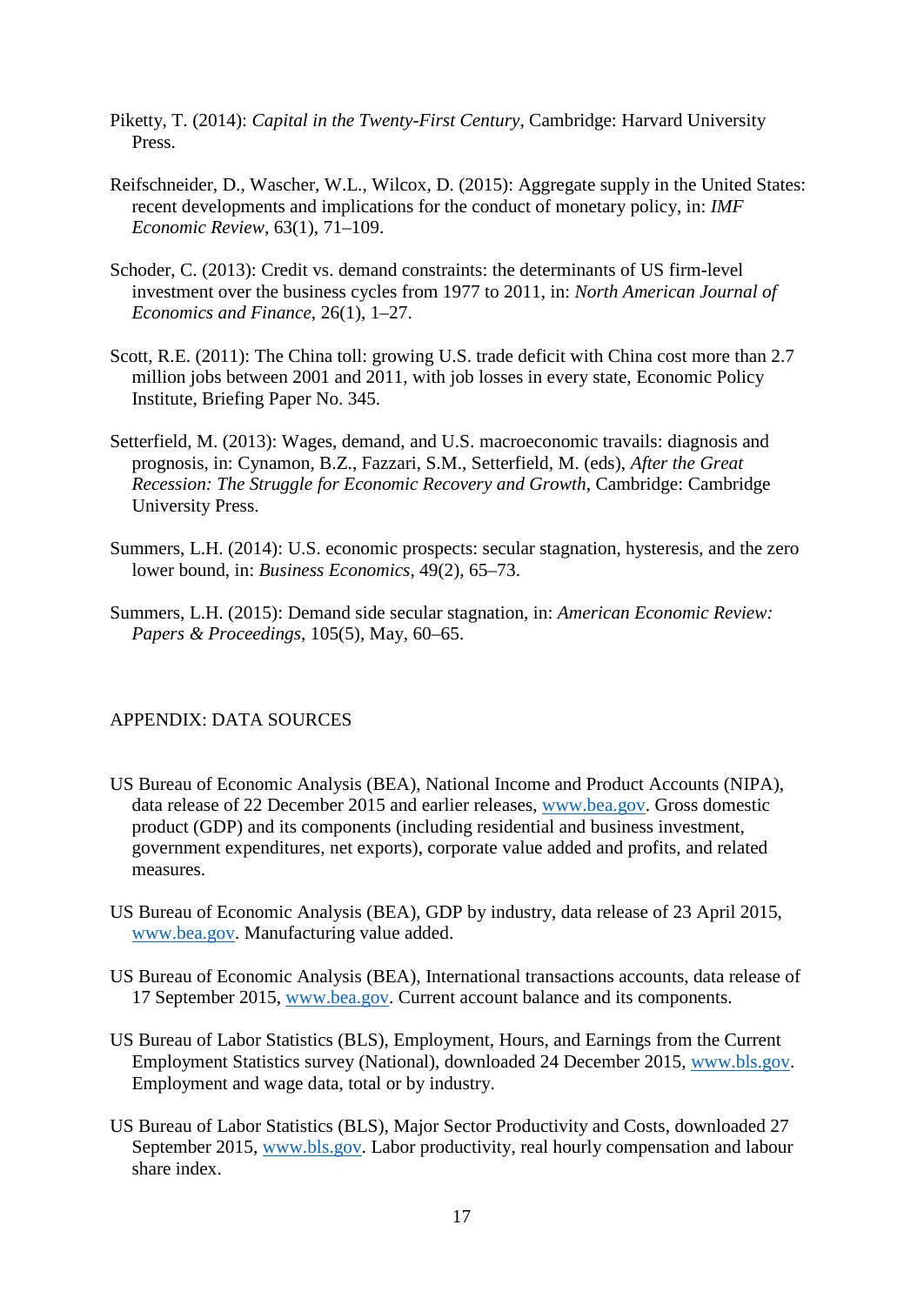- US Bureau of Labor Statistics (BLS) (2016): Labor Force Statistics from the Current Population Survey, downloaded 5 January 2016, [www.bls.gov.](http://www.bls.gov/) Unemployment rate, labour force participation, employment-population ratio.
- US Census Bureau, New Residential Construction, downloaded 25 September 2015, [www.census.gov.](http://www.census.gov/) Housing units started.
- US Census Bureau, U.S. International Trade in Goods and Services, FT900, various years, downloaded 3 October 2015, [www.census.gov.](http://www.census.gov/) Manufacturing trade data.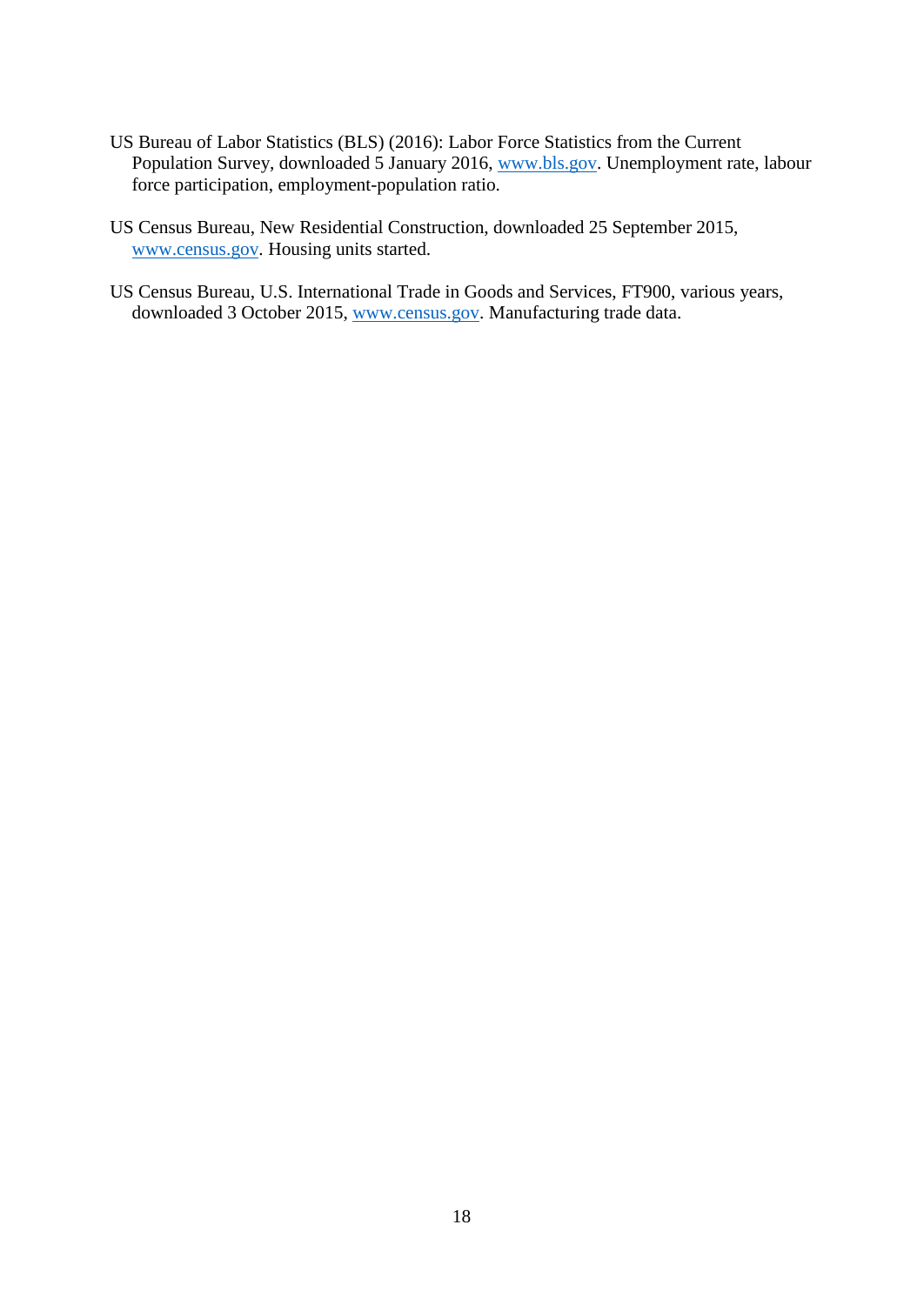| Cycle (peak-trough-peak)           | First 4 years (16)<br>quarters) of recovery | Expansion<br>(trough to peak) | Entire cycle<br>(peak to peak) |
|------------------------------------|---------------------------------------------|-------------------------------|--------------------------------|
|                                    |                                             |                               |                                |
| 1981Q3-1982Q4-1990Q3               | 5.2                                         |                               | 3.4                            |
| 1990Q3-1991Q1-2001Q1ª              | 3.3                                         | 3.6                           | 3.3                            |
| 2001Q1 <sup>a</sup> -2001Q4-2007Q4 | 3.2                                         | 2.8                           | 2.6                            |
| 2007Q4-2009Q2-2015Q3b              | 19                                          | ? ?                           | 1.2                            |

|  | Table 1 Average annual growth rates of US GDP, last four business cycles |  |  |  |  |  |  |
|--|--------------------------------------------------------------------------|--|--|--|--|--|--|
|--|--------------------------------------------------------------------------|--|--|--|--|--|--|

*Notes:* The dating of business cycles is taken from National Bureau of Economic Research (NBER) (2010), except where GDP peaks differ from NBER peaks then the GDP peak was used instead for the peak-to-peak calculations (entire cycle).

<sup>a</sup> The peak for GDP occurred in 2001Q2, but NBER dates the cycle peak in 2001Q1.

 $<sup>b</sup>$  2015Q3 is not a cycle peak, but it is the last period for which data were available.</sup>

*Sources:* US Bureau of Economic Analysis (BEA), National Income and Product Accounts (NIPA), Table 1.1.1, quarterly growth expressed at seasonally adjusted annual rates, and author's calculations.

| Cycle (dated by previous peak) | <b>Real GDP</b> | Nonfarm employment |
|--------------------------------|-----------------|--------------------|
| 1960Q2                         |                 | O                  |
| 1969Q4                         |                 | 6                  |
| 1973Q4                         |                 | 6                  |
| 1980Q1                         |                 | 4                  |
| 1981Q3                         |                 |                    |
| 1990Q3                         |                 | 10                 |
| 2001Q1                         |                 | 16                 |
| 2007Q4                         | 15              | 25                 |

*Table 2 Number of quarters required for real GDP and total nonfarm employment to return to pre-recession peaks, all US business cycles since 1960*

*Note:* Cycle dating follows NBER (2010), except when peaks of GDP or employment differed from the NBER peaks then the actual peaks of each variable were used.

*Sources:* BEA, NIPA Table 1.1.6; BLS; and author's calculations.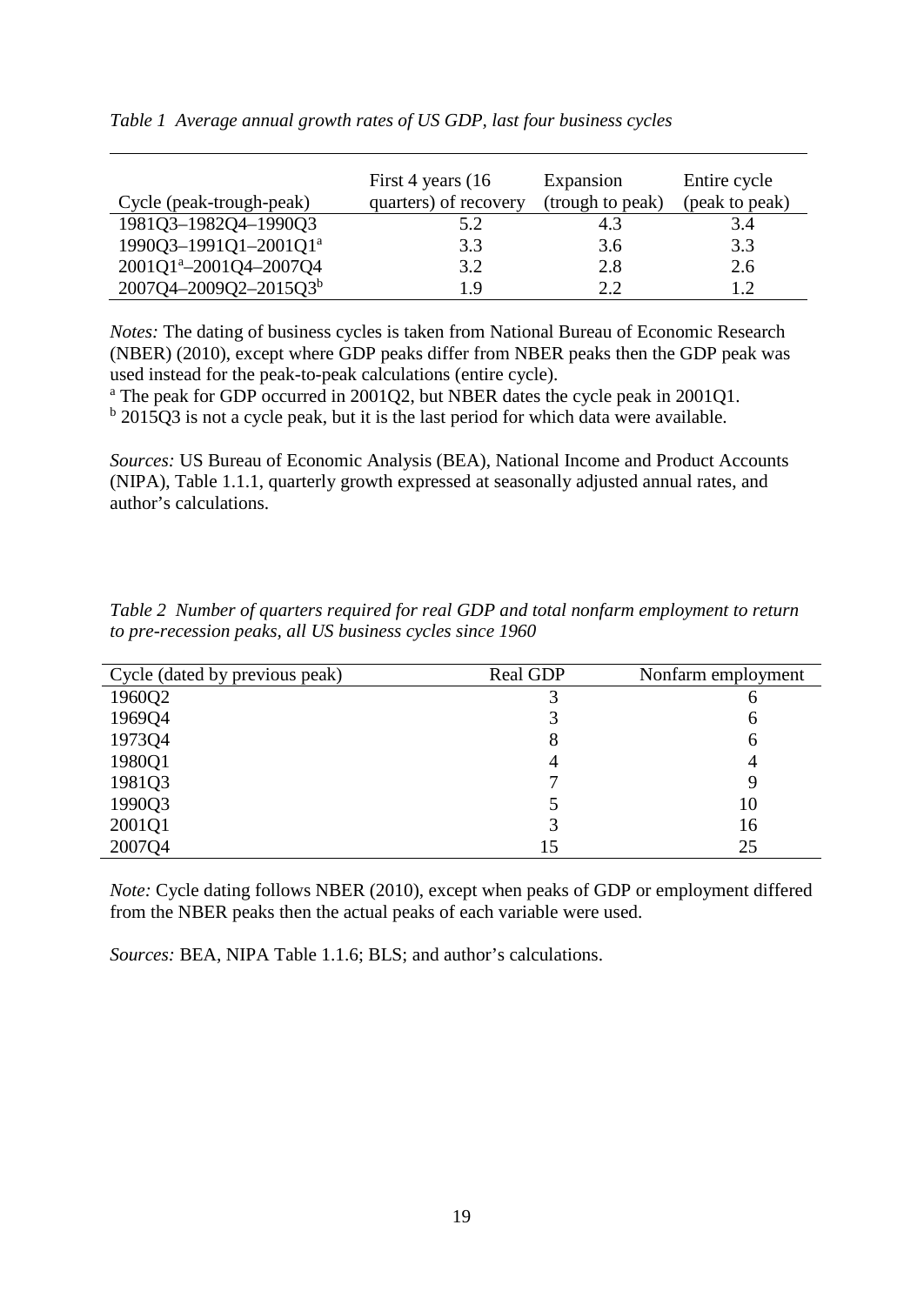

*Sources:* BEA, NIPA Tables 1.1.5 and 1.14; BLS; and author's calculations.

*Figure 1 US corporate profit share (net operating surplus as a percentage of corporate value added) and business investment rate (gross fixed nonresidential investment as a percentage of GDP), quarterly, 1980Q1 to 2015Q2*